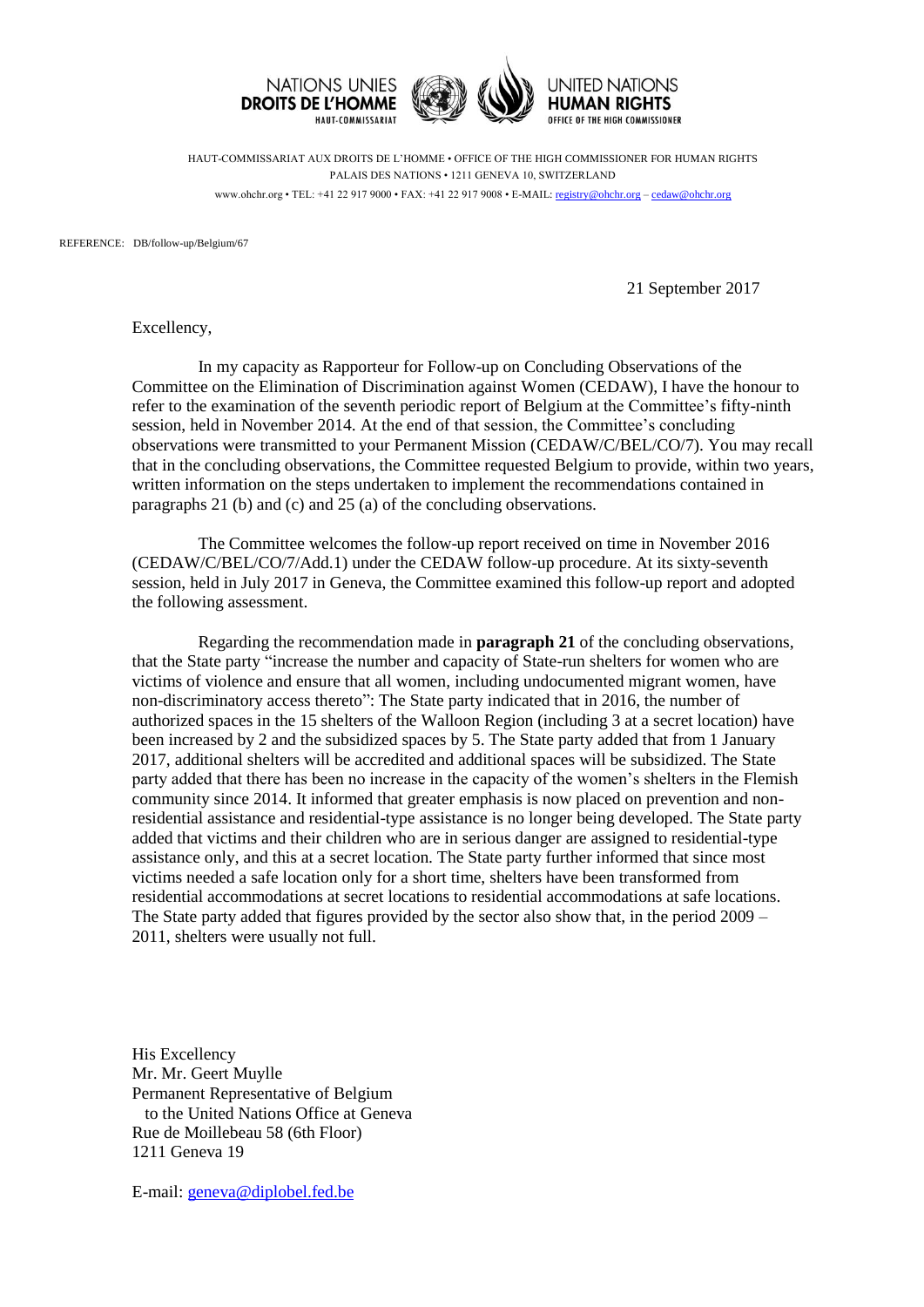

With regard to undocumented migrant women, the State party informed that the shelters are open to all women (and their children) who need shelter at a secret location because they are in serious danger. It added, however, that who are in Belgium illegally cannot be accepted in Staterun shelters. In 2010, 18.2 per cent of victims in shelters had no permanent residence permit. In 2011, the figure was 17.9 per cent. A daily fee is required to stay in a shelter. People who cannot pay can apply to a public social action centre (CPAS) to help them pay their fee. The CPAS may, on the grounds provided by law, refuse to pay on the basis of the person's residence status. If a woman is unable to pay the daily fee and the CPAS refuses to help, and if appeal proceedings are under way, the woman cannot be admitted to a shelter. However, some centres take a pragmatic approach to such situations, and if there is space and if the situation so requires, the centres pay for the accommodation from their own budgets and funds raised.

The Committee welcomes the information provided by the State party that the number of State-run shelters for victims of domestic violence has increased in the Walloon region in 2016. However, the Committee notes that there has been no increase in the capacity of shelters in the Flemish region since 2014, due to a shift in approach from specialized care in shelters to nonresidential care which is tailored to the victim's needs and context. While noting the information provided by the State party that the shelters are open to all women, the Committee expresses concern about the financial and procedural obstacles to access these shelters, and regrets that the State party has not taken sufficient efforts to ensure that undocumented migrant women have nondiscriminatory access thereto. It considers that the recommendation **has been partially implemented**.

In relation to the recommendation that the State party "amend the Aliens Law to grant temporary residence to migrant women who are victims of domestic violence who are undocumented or are awaiting their residence permits on the basis of family reunification and ensure that migrant women having residence permits as a result of family reunification, who are victims of domestic violence and want to leave their husbands, are not required to prove that they are employed, self-employed, or have sufficient means of subsistence to receive residence permits on their own. The State party should work to raise awareness among migrant women of the existence of the new legal provisions once they are adopted": The State party indicated that it has not amended its Act of 15 December 1980 (on the admission of aliens into the territory, residence, settlement and removal) to grant temporary residence to migrant women who are victims of domestic violence and who are undocumented or are awaiting their residence permits on the basis of family reunification. However, the Office for Aliens takes into account the information provided by women victims of conjugal violence to benefit from the protection clause, thus retaining her right to residence, before deciding whether to terminate her residence. In addition, under the Act of 15 December 1980, the victim may, depending on her situation, request asylum, which also takes into consideration the potential for conjugal violence. A residence permit may also be requested under exceptional circumstances. The State party moreover reported that a circular is being drafted on the retention of a right to residence obtained in the context of family reunification for victims of conjugal violence. It is designed to strengthen the rights of women migrants who are victims of conjugal violence by providing them with information on existing protection arrangements, including various services available.

The Committee welcomes the preparation of a draft circular to strengthen the rights of migrant women who are victims of domestic violence by providing them with information on protection measures and services that are available in the State party. The Committee however regrets that the circular has yet to be adopted and that the Aliens Law has not been amended. The Committee considers that the State party took some steps to implement the recommendation. It considers that the recommendation **has been partially implemented**.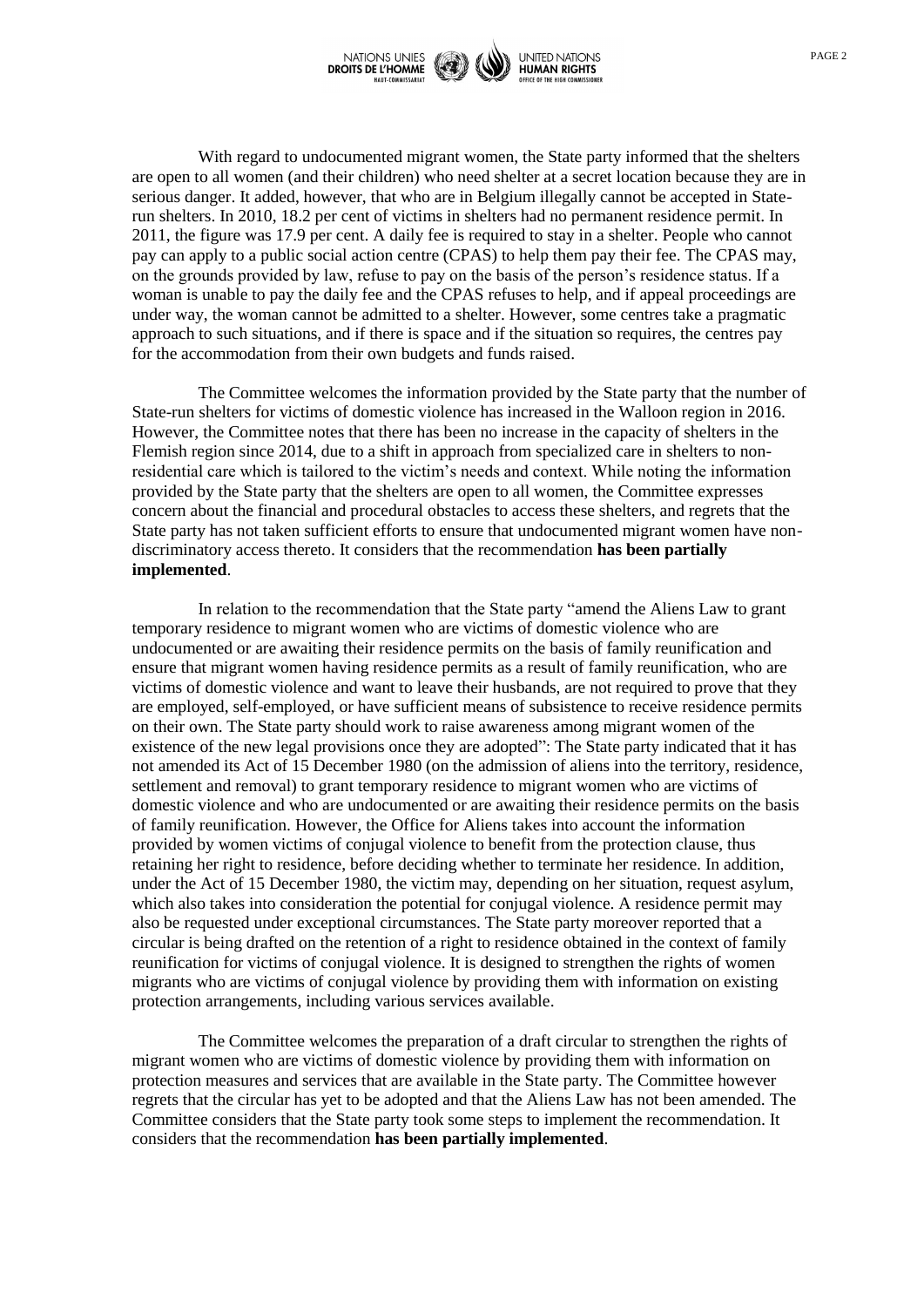

The Committee recommends that, in relation to **paragraph 21** of the concluding observations, the State party provide, **in its next periodic report,** information on further actions taken to:

1. Ensure access to an adequate number of State-run shelters and non-residential care in the Flemish and Wallon region for women who are victims of violence and guarantee that all women, including undocumented migrant women, have non-discriminatory access thereto;

2. Expedite adoption of the circular to strengthen the rights of migrant women who are victims of domestic violence and amend the Aliens Law to grant temporary residence to migrant women who are victims of domestic violence, who are undocumented or are awaiting their residence permits on the basis of family reunification.

3. Ensure that migrant women having residence permits as a result of family reunification, who are victims of domestic violence and want to leave their husbands, are not required to prove that they are employed, self-employed, or have sufficient means of subsistence to receive residence permits on their own.

4. Raise awareness among migrant women of the existence of the new legal provisions once they are adopted.

With regards to the recommendation made in **paragraph 25** of the concluding observations, that the State party "Grant temporary residence permits to women and girls who are victims of trafficking, regardless of their ability or willingness to cooperate with prosecution authorities and to file a complaint": The State party indicated that it considers cooperation with judicial authorities necessary to protect victims of trafficking and take effective action against traffickers. It also informed that the national action plan to combat human trafficking  $(2015 -$ 2019) provides for a new temporary document to be issued during the period of reflection for victims of human trafficking. It added that the new document no longer contains reference to the procedure concerning human trafficking, in order to guarantee the safety of the victim. This new document will be issued after the adoption by Parliament of the draft legislation amending article 61/2, paragraph 2 of the Act of 14 December 1980 and the royal order of implementation. The draft legislation was adopted unanimously on 26 October 2016.

The State party clarified that a victim of trafficking is not required to testify in order to benefit from protection measures. It also added that it is one of the few States that grant permanent residence to victims of trafficking, provided that prosecution has included this offence in its indictment.

The Committee welcomes the adoption on 26 October 2016 of a draft legislation amending the Act of 14 December 1980 to issue new temporary documents to victims of trafficking, allowing the victim to recover, escape from the influence of alleged perpetrators and decide whether or not to cooperate with competent authorities. However, the Committee regrets that the procedure to grant temporary residence permits has not been disconnected from their ability or willingness to cooperate with the authorities. The Committee considers that the recommendation **has been partially implemented**.